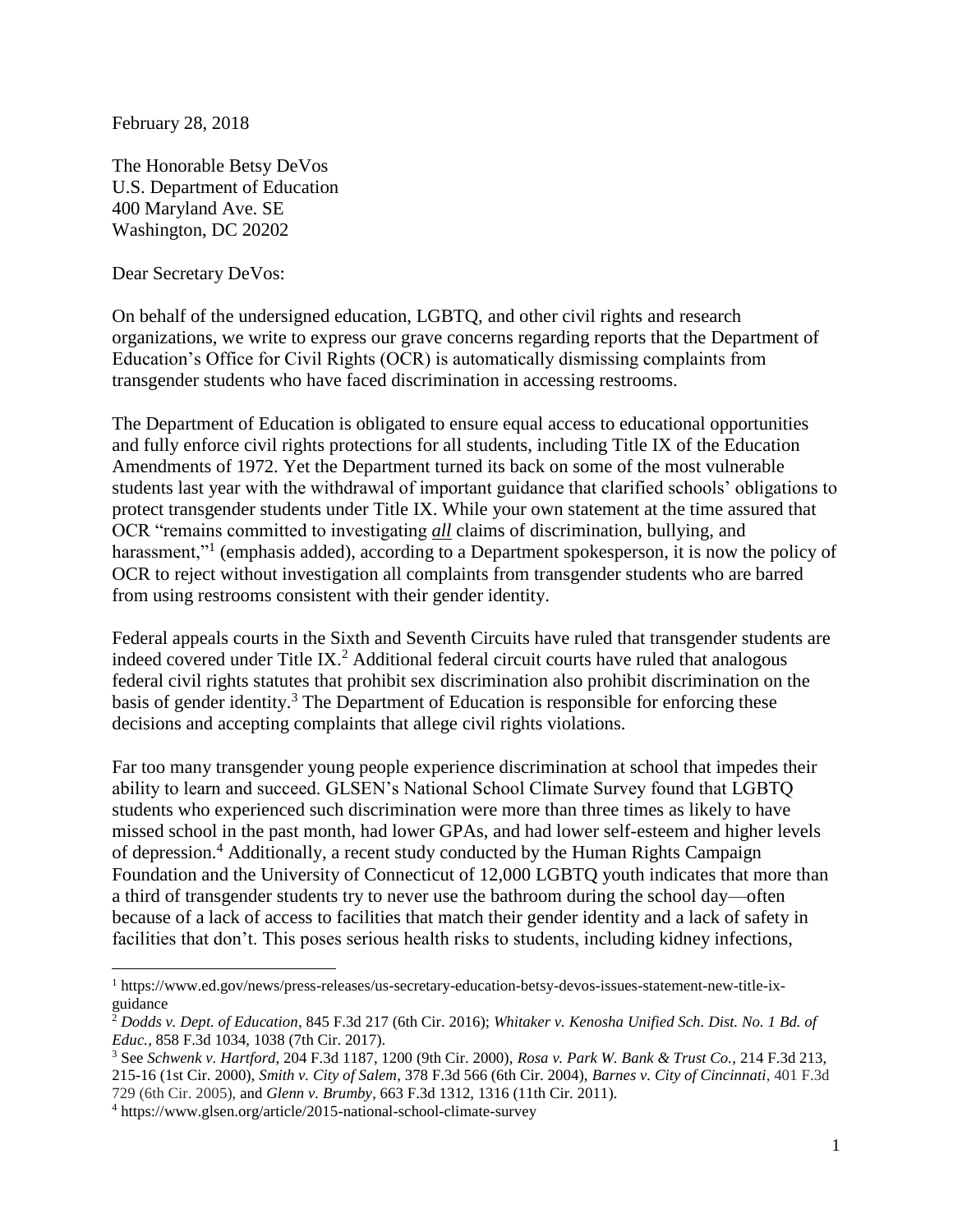dehydration, and urinary tract infections, and it compromises their educational opportunities due to being absent or dropping out of school as a way to avoid humiliation and pain.

OCR's refusal to even investigate these complaints conflicts with the law in multiple jurisdictions, further emboldens those who seek to discriminate, and betrays the vulnerable students you have sworn to protect. We urge you to reconsider and correct this injustice immediately.

If you have any questions, please contact Jennifer Pike Bailey, Human Rights Campaign (Jennifer.Bailey@hrc.org), Harper Jean Tobin, National Center for Transgender Equality (hjtobin@transequality.org), or Nathan Smith, GLSEN (Nathan.Smith@glsen.org).

Sincerely,

## **National Organizations**

Advocates for Youth African American Ministers In Action American Association of University Women (AAUW) American Atheists American Civil Liberties Union American Conference of Cantors American Federation of Teachers American Psychological Association Asian Pacific American Labor Alliance, AFL-CIO Athlete Ally Autistic Self Advocacy Network The Center for American Progress CenterLink: The Community of LGBT Centers Children's Defense Fund Council for Native Hawaiian Advancement (CNHA) Council of Administrators of Special Education Council of Parent Attorneys and Advocates Democrats for Education Reform Disability Rights Education & Defense Fund The Education Trust End Rape on Campus Family Equality Council Feminist Majority Foundation FORGE, Inc. Gender Spectrum Girls Inc. GLMA: Health Professionals Advancing LGBT Equality **GLSEN** Japanese American Citizens League Know Your IX a Project of Advocates for Youth Lambda Legal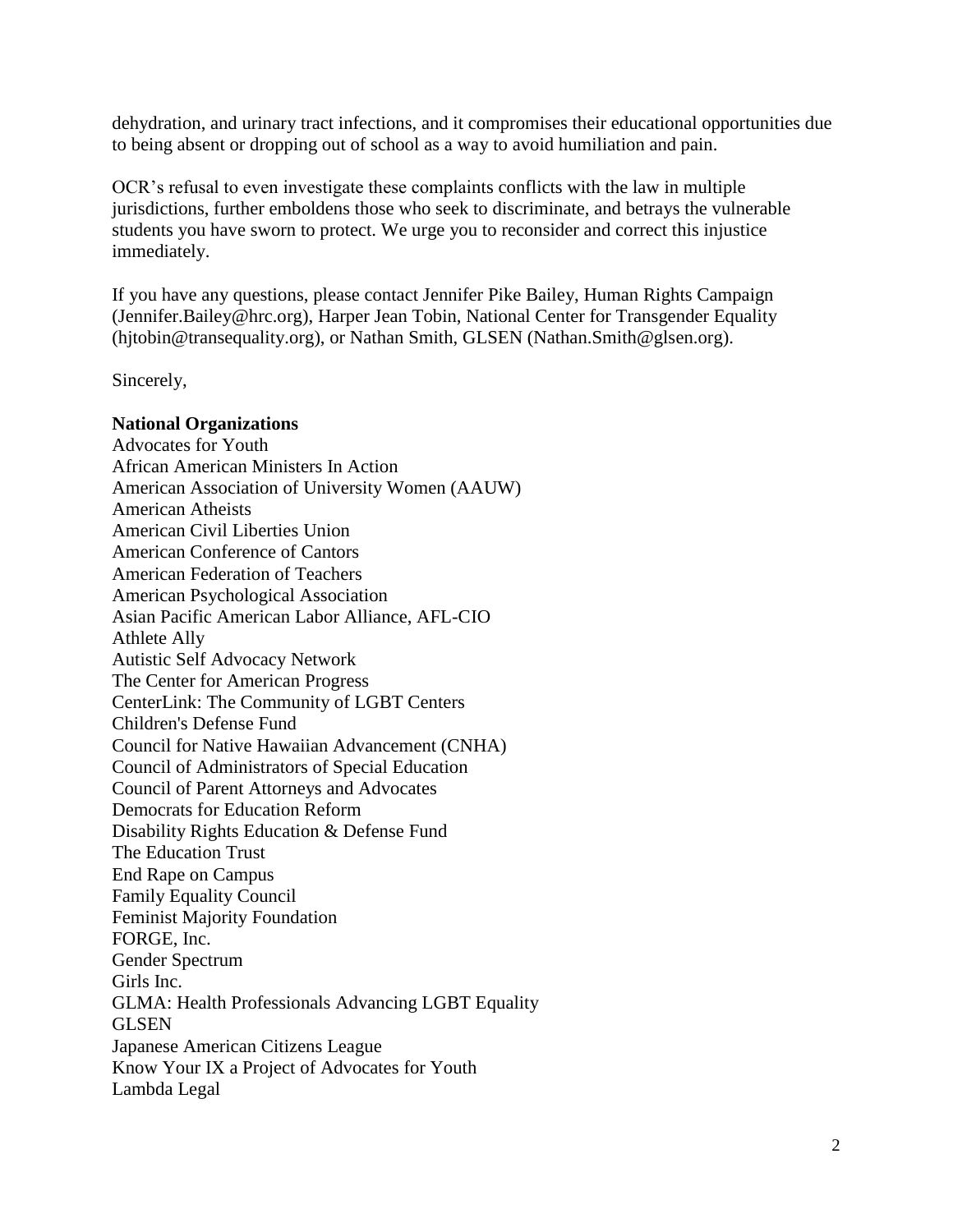Lawyers' Committee for Civil Rights Under Law (National) The Leadership Conference on Civil and Human Rights Los Angeles LGBT Center Men of Reform Judaism Movement Advancement Project NAACP Legal Defense and Educational Fund, Inc. National Alliance to End Sexual Violence National Association of School Psychologists National Association of Secondary School Principals National Black Justice Coalition National Center for Learning Disabilities National Center for Transgender Equality National Center for Youth Law National Council of Jewish Women National Education Association National Equality Action Team (NEAT) National LGBTQ Task Force National Queer Asian Pacific Islander Alliance (NQAPIA) National Women's Law Center New Leaders OCA - Asian Pacific American Advocates Outserve - SLDN People For the American Way Pride at Work Public Justice, P.C. School Social Work Association of America Sexuality Information and Education Council of the United States (SIECUS) Transcend Legal Transgender Law Center True Colors Fund Union for Reform Judaism URGE: Unite for Reproductive & Gender Equity Women of Reform Judaism

## **State/Local Organizations**

Arizona Trans Youth and Parent Organization Atlanta Women for Equality Basic Rights Oregon Bisexual Organizing Project - BOP Education Law Center - PA Equality Alabama Equality California Equality North Carolina Equality Texas Forum for Equality Louisiana Georgia Equality